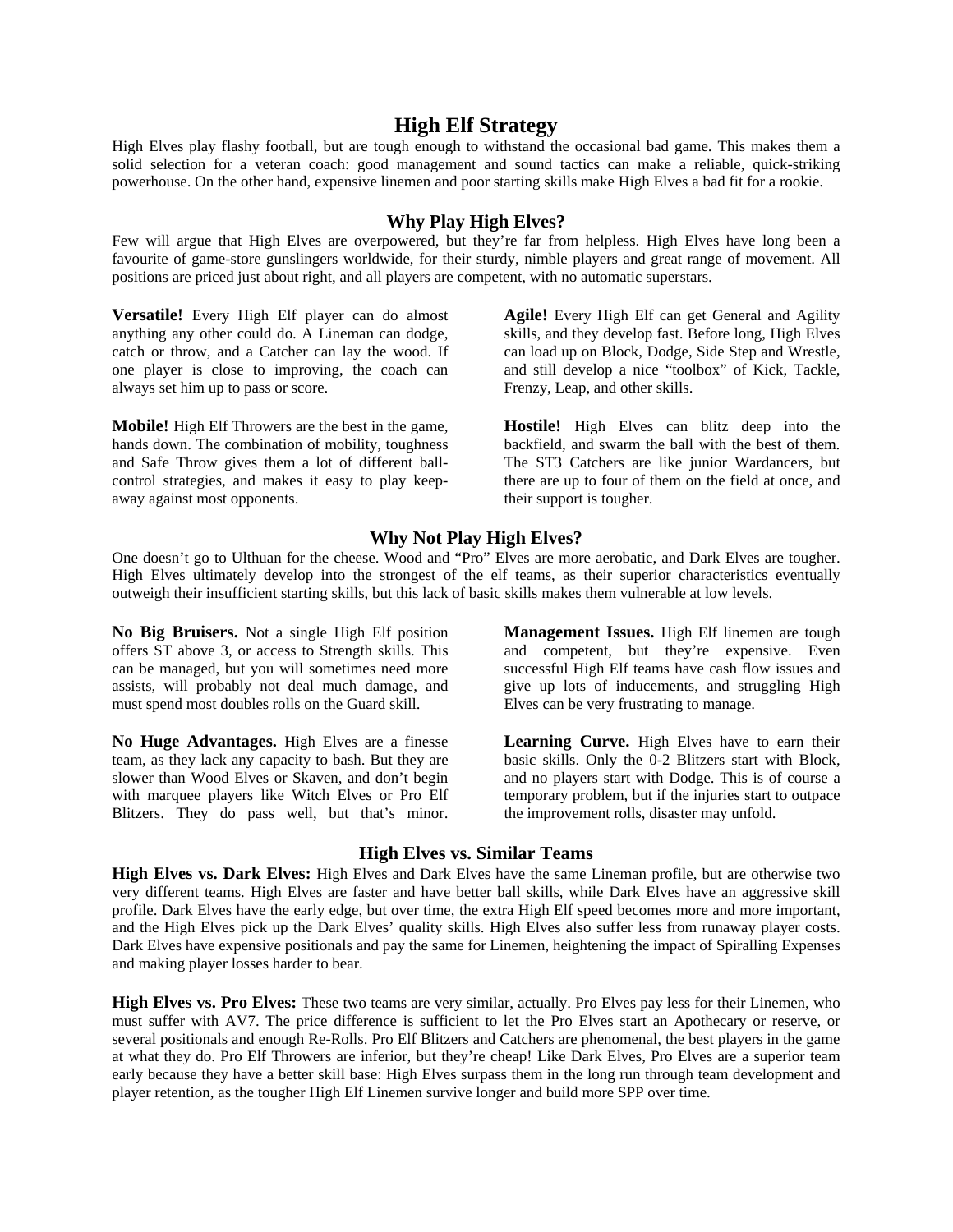## **Building Your High Elf Team**

High Elf Linemen are good players, and the positionals are good values, so team design is a matter of taste. Teams with more position players tend to be a little more efficient immediately, while having more Re-Rolls and Linemen boosts team development. Here are four solid High Elf starting rosters.

#### **Speedy Tournament Build**

# *1 Blitzer, 4 Catchers, 1 Thrower, 5 Linemen*

*2 Re-Rolls* 

This is a very fast team, with four MA8 players, a Block player to open holes, and good ball skills. However, in a league, the position players will tend to hog the Star Player Points unless you make a point of scoring or passing with Linemen. This is a good build for a tournament team in a format with more skills than average.

#### **Tough Tournament Build**

#### *2 Blitzers, 2 Catchers, 1 Thrower, 6 Linemen 2 Re-Rolls*, *10,000 gold* or *1 Fan Factor*

This is the natural design for an "out of the box" Citadel High Elf team, because it fits the players at hand. This roster offers all the position players needed for early success. It develops fairly smoothly, too! This is a good build for a relatively inexperienced coach in a league, or for a less skillintensive tournament.

#### **Speedy League Build**

*3 Catchers, 1 Thrower, 7 Linemen 3 Re-Rolls*

This roster is fast and effective, has an easy time improving Linemen, and saves 50,000 gold eventually, on account of the extra re-roll. It may be a little frustrating to play this team in the first few games, as no players have Block. This build is an excellent selection for a veteran coach looking for a mix of challenge and opportunity.

## **Tough League Build**

#### *2 Blitzers, 1 Catcher* or *Thrower, 8 Linemen 3 Re-Rolls*

This roster isn't amazingly fast, and an inexperienced coach may struggle to score. On the other hand, it's easy to develop smoothly, distributing the ball with the Thrower or Catcher and scoring with the other ten players. This is a good build for a perpetual format or a longer season, especially if there is a tournament at the end.

#### **Building at more than 1,000,000 Gold**

In some tournaments and a few leagues, teams are built on more than 1,000,000 gold. High Elves are a great team to play at high values: either of the "tournament" builds above goes great with an Apothecary and/or an extra re-roll! Also great in a tournament or very short season at 1,100,000 gold is a twelve-man roster with four Catchers, a Thrower, two Blitzers, five Linemen and two Re-Rolls.

## **Care and Feeding of Your High Elf Team**

High Elves may not start out very tough, but they sure build well! The lack of basic skills at the outset can be frustrating, but at high values, their solid core characteristics can make a very powerful team. In just a few matches, a High Elf team can be tough and slippery, with a good complement of survival skills, and with multiple categories of skill access on every player, there really is no upper limit to a High Elf team's potential.

**Every Elf Is a Hero**: Every High Elf player is a potential superstar: treat your players accordingly. Play and improve your players until injuries prevent them from functioning. Occasionally, injuries will force a player to retire: ST losses and multiple characteristic losses are killers, and Catchers and Throwers should retire on suffering an AG loss. Brand new rookies are the exception: if your team can afford to replace a rookie with –1MA, go ahead.

Not all coaches think this way, but I would take two players with Block and Dodge to man the bench over three rookies any day, even if those two Blodgers suffer from permanent damage, barring a ST loss, -2 MA or two niggling injuries or AV losses.

**Build or Be Killed:** Rapid improvement is the High Elf team's greatest asset: coaches who don't master it lose ugly over and over. Overcoming the team's skill deficit is the first priority, and the second is building a defensive identity. A good benchmark for High Elf team success is an average of more than two improvements per game over the first ten games.

When it comes to improvements, it's critical for this team to cover its bases. Perhaps one should take a few early "toolbox" skills, like Kick and Frenzy, but most players should be given Dodge, Block, Wrestle and Side Step, only then sprinkling in a little Tackle, Leap, Strip Ball, Dauntless, whatever.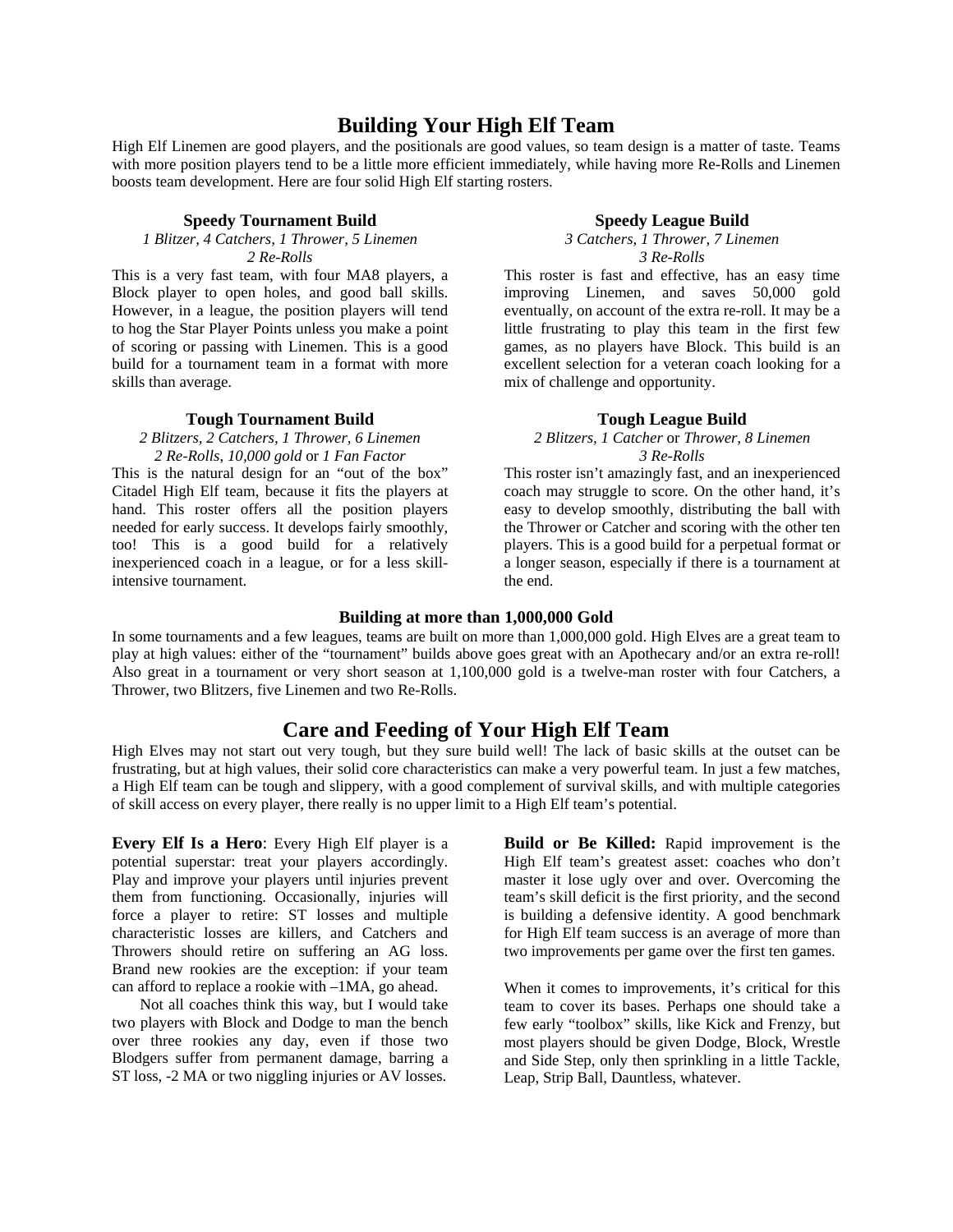# **Improving Your High Elf Players**

High Elves have one of the best development schemes of all Blood Bowl team races: they may be the weakest of all elf teams as rookies, but no team develops faster, and only Chaos and Chaos Pact get as much mileage out of their improvements. Any High Elf player can throw or catch the ball, so it's not hard to improve all of your players. Dodge is the one common denominator, but otherwise, players should be built into their roles.

**Linemen:** The first Lineman to get a normal skill gets Kick. Everybody else gets Dodge first, barring doubles, stats, and maybe one who takes Side Step first. The ultimate goal is to have Dodge across the team and Side Step across defensive line, plus at least some Block and Wrestle. The glamour skills should go mostly to Catchers and Blitzers, so most of the Linemen can play on the line.

**Catchers:** Dodge is Job One, barring a stat increase. After that, build role-players. At 16 SPP, my guys usually all have Dodge, and one each has Block, Leap, Wrestle and some doubles roll or stat increase. Don't let your Catchers hog all the action! When you can, use them as facilitators and option threats so your Linemen get the SPP they need.

**Throwers:** High Elves need extra linemen and often struggle with high TV, so many teams just take one Thrower. Still, he's a good player, and having two is nice. After Dodge and Accurate, other options include Block, Catch, Nerves of Steel, Dump-Off Pass, Sure Hands and Kick-Off Return. If your team takes a second thrower, consider building one into a pure passer and the other into a safety/halfback.

**Blitzers:** I like to use Blitzers as support pieces, opening holes and providing Tackle Zones. Side Step is great, and Dodge is almost as good. I tend to give one Blitzer Side Step, then Frenzy, and the other one Side Step, then Dodge or Tackle. Some coaches I know put a high value on having a Block/Dodge player, and get Dodge on one Blitzer right away.

**Stats and Doubles:** On a Lineman, Guard is the obvious doubles skill. Throwers make good use of Strong Arm, of course. Blitzers like Side Step and Grab, or Frenzy and Juggernaut, and a Catcher with Nerves of Steel instantly makes your team better. +ST is great, but +MA and +AG are best on Catchers or Throwers. Don't sweat just one niggling injury or AV loss to a player with one skill, but maybe cut a rookie if this happens to him. Multiple such injuries, or other characteristic losses, are more of a judgment call.

# **Managing Your High Elf Team**

High Elves are a joy to coach in a league. They start off a little frail, but have a quick development curve and as they develop, they start to toughen up for the first several games.

**Spread the Love.** High Elves, with their universal AG4, are easy to improve. Also, the AV8 Linemen tend to survive, especially once they start improving. Work hard to improve *every one of* your players with Comps and TDs. High Elves need all the quality skill selections they can attain, and he first two skills are the easiest to get *and* the most powerful: after all, you can only take Dodge and Side Step once.

**Build Defensive Role-Players.** When developing your players, you should always keep in mind the player's job on defence. Does he man the wide zone, the interior, or the line of scrimmage? Does he plug a hole, or is he in a safe spot? Does he make the sack, provide support, get the ball, soak up hits? Develop each player according to his role, at least after Dodge. Make sure to build extra players for the line.

**Blow Up Your TV.** Successful High Elf teams will race beyond the two-million-mark in Team Value. Never fear: this is a necessary evil. Spiralling Expenses are not so bad, but all the inducements are just a killer. The best way to deal with this is to run up the score: scoring gets Secret Weapons off the pitch, and a big lead blunts the impact of Wizards and big, scary Star Players.

Take Care in Cutting. Generally, it's not wise to go about cutting injured players, unless the injury is severe enough to keep him from doing his job. A single AV loss or niggling injury is no big deal, a MA or AG loss may or may not matter, and a ST loss or multiple penalties may be enough to cut a player. But cutting skilled players is a terrible thing, and should not be undertaken lightly.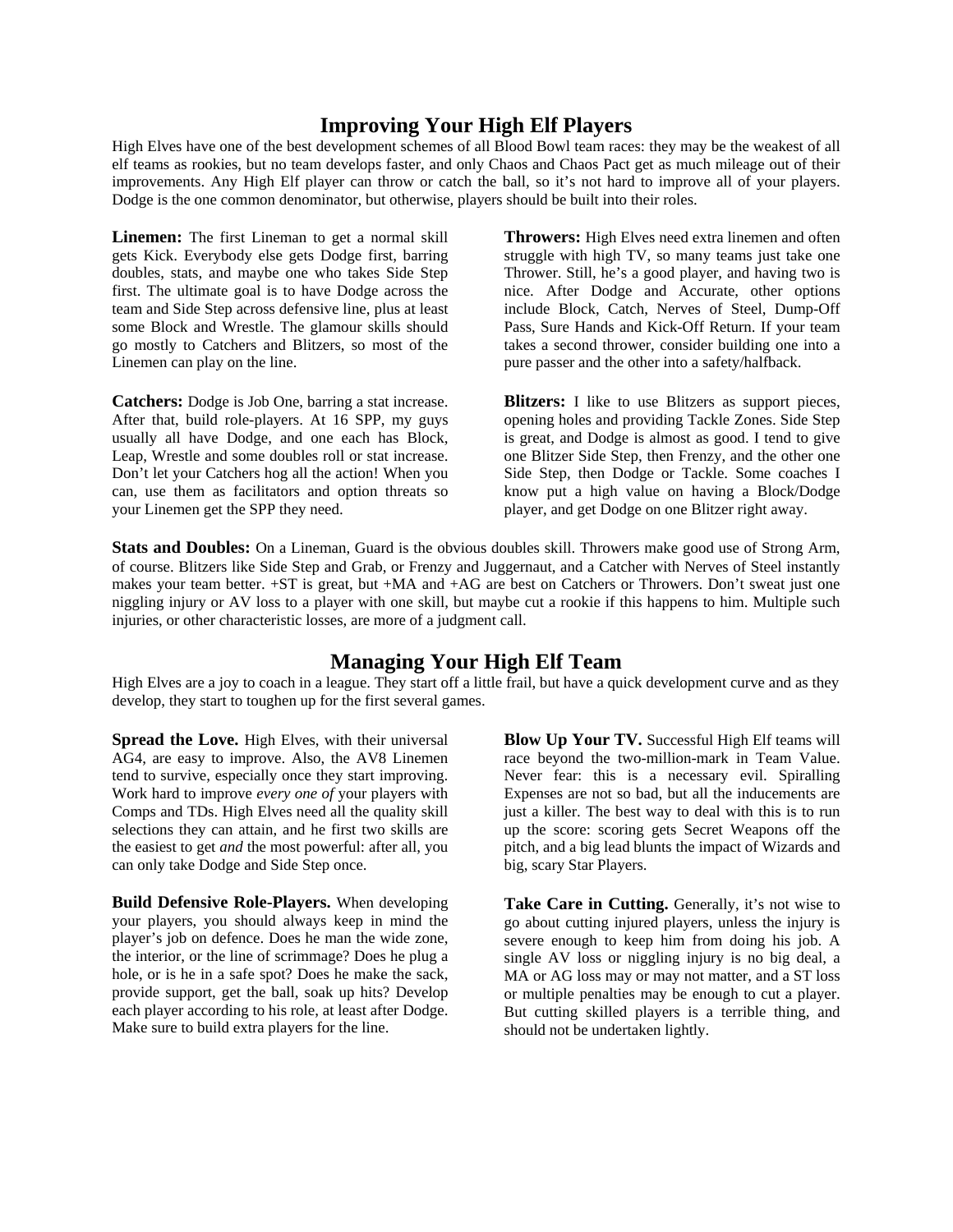## **High Elf Strategy**

High Elves seem on paper like sort of a "middle-weight" team, moderately fast, of average strength and toughness. Like Humans, High Elves can somewhat tailor their strategies to their opponents, playing stall against some teams and speed against others. High Elves are less able to "grind" than are Humans, but their mobility more than makes up for this. Using only broad brush strokes, here are ten points on how to think like an elf.

## **Ten Basic High Elf Strategy Tips**

**Win With Architecture.** With their high mobility and fair AV scores, High Elves can put strong hedges wherever needed, on offence or defence. Often, newer coaches with elves find their players get hemmed in by bash teams and subjected to unnecessary abuse. Tight hedges and good use of tackle zones are absolutely critical with High Elves.

**Keep the Action Downfield.** With high Agility and credible Armour, High Elves are good at taking the action to the other side of the pitch. This makes it easy to score in response to pressure, which reduces attrition and enhances development, in turn building tougher players and generating a "feedback loop" of skills, wins and SPP.

**Re-Rolls Dictate Your Flow.** If you have a Team Re-Roll, you can be more aggressive making two-die blocks and 2+ dodge attempts without skills. You can also make Quick Passes between any two players. If you don't have a re-roll, you might want to consider throwing to a Catcher or with a Thrower, or not throwing at all, and handing off to a Catcher instead.

**Be a Square-Counter.** More than any other team, success with High Elves is about spatial awareness. High Elves have an excellent set of raw tools, with few of the crutches other teams enjoy in case it goes wrong. AV8 is ok, but if you've just been partitioned it's cold comfort. Being off just one square on your calculations can lead to terrible consequences.

Pick Your Battles. An individual High Elf is fairly rugged as elves go, but a team full of High Elves is actually quite fragile. Marking your opponents all the time is not smart, but you will have to stick in a little if you want to get anywhere. At low TV, when you lack skills, you will need to use your Dodge or Block players wisely, for maximum matchup mileage. **Run Up the Score.** If you're kicking and manage to get the ball, *score*! Perhaps you might stall for *one* turn, but scoring on defence is the secret to greatness. Quick defensive scores help win you games, earn you SPP, pressure your opponent to score rather than stalling, get rid of Secret Weapons, and let you recover knockouts.

**Don't Die By the Clock.** When you're receiving, you may want to let the drive drag out a little so the other side doesn't have time for a long, ugly TD drive. But you also want to be able to score quickly if you start getting hammered. This is a good reason for keeping the action downfield. Stalling is for offence; on defence, just go for the touchdown.

Don't Over-Commit. Keep the man-marks to a minimum against heavy teams, using coverage formations to control space instead. Against speed, you will need to keep a player in your backfield to stop any breakaways. Good hedging makes this much easier. On offence, don't throw the ball until you've drawn off some rushers!

**Defend for Development.** If you can take the ball away and score every other turn, you will earn 24 SPP per game from touchdowns alone! That's not going to happen, but it's a nice goal. Always remember the mantra: hold them out, get the ball, score, rinse, repeat. The first two turns of defence are your bread and butter.

**Manage the Odds.** If you haven't developed a sense of what is or isn't safe, start with a brawnier team, and come back to High Elves when you have learned all about blocking; only then are you ready to learn the glorious cruelty of the 2+ roll. Poor riskmanagement will get your High Elves killed, and it is best to learn the ropes on a less fickle team.